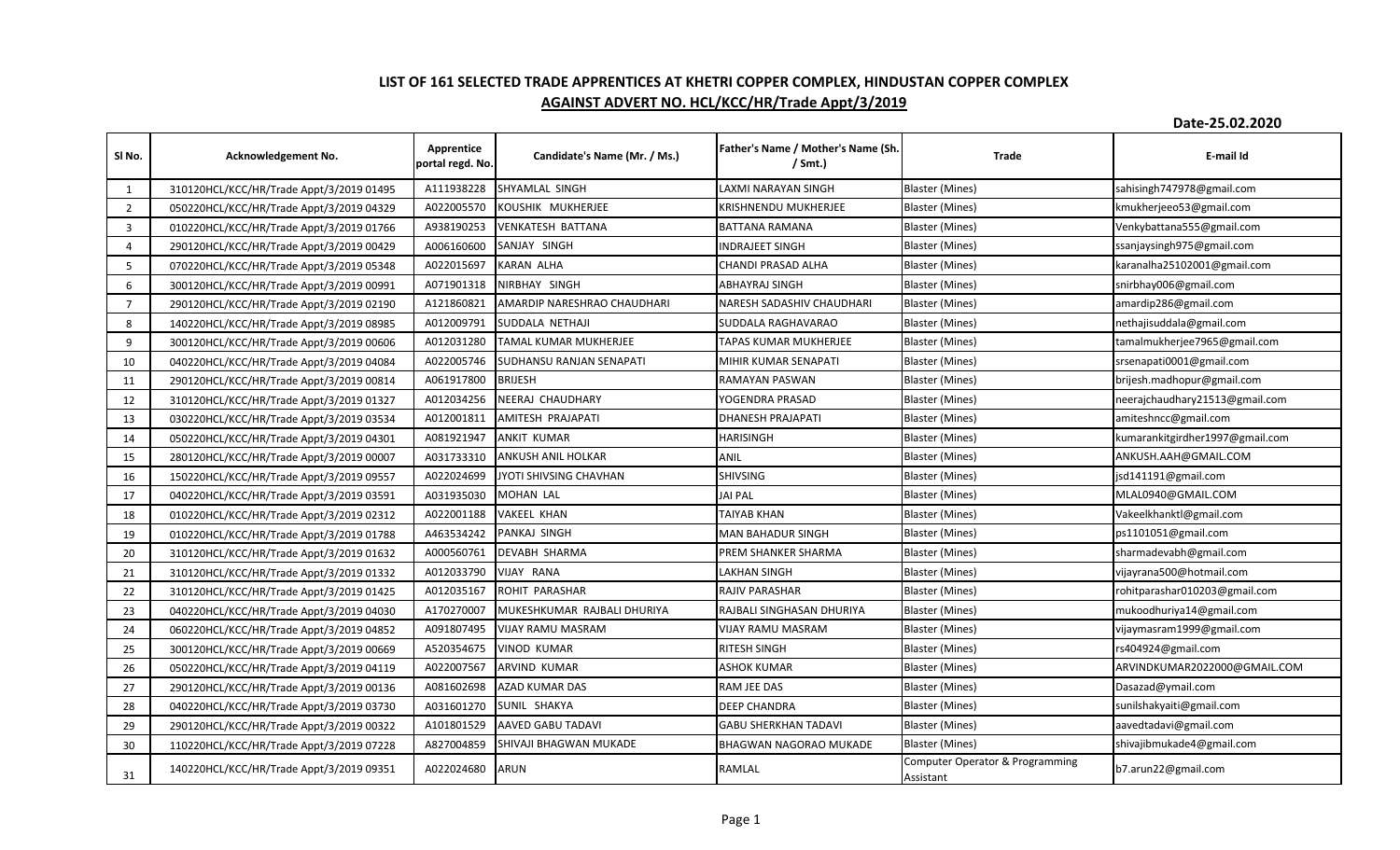| SI No. | Acknowledgement No.                      | Apprentice<br>portal regd. No. | Candidate's Name (Mr. / Ms.)                       | Father's Name / Mother's Name (Sh.<br>$/$ Smt.) | Trade                                        | E-mail Id                        |
|--------|------------------------------------------|--------------------------------|----------------------------------------------------|-------------------------------------------------|----------------------------------------------|----------------------------------|
| 32     | 060220HCL/KCC/HR/Trade Appt/3/2019 04758 | A091851935                     | VISHAL KANNAUJIYA                                  | ASHOK KANNAUJIYA                                | Computer Operator & Programming<br>Assistant | vishalkannaujiya272001@gmail.com |
| 33     | 040220HCL/KCC/HR/Trade Appt/3/2019 04067 | A022008474                     | <b>BADAKOO SINGH</b>                               | <b>SURPAT SINGH</b>                             | Draughtsman (Civil)                          | Bksingh9702@gmail.com            |
| 34     | 140220HCL/KCC/HR/Trade Appt/3/2019 09154 | A022011646                     | MOUNIKA BOYAPALLY                                  | <b>BOYAPALLY SAILU</b>                          | Draughtsman (Civil)                          | BOYAPALLYM82@GMAIL.COM           |
| 35     | 050220HCL/KCC/HR/Trade Appt/3/2019 04238 | A001608320                     | AMALRAJ                                            | RAJAN ACHARY.T. K                               | Draughtsman (Civil)                          | shojalshaji@gmail.com            |
| 36     | 290120HCL/KCC/HR/Trade Appt/3/2019 00119 | A012000502                     | PRAPHUL DUBEY                                      | RAJENDRA DUBEY                                  | Draughtsman (Mechanical)                     | praphuldubey0@gmail.com          |
| 37     | 020220HCL/KCC/HR/Trade Appt/3/2019 02952 | A091722439                     | AWDHESH SAH                                        | MUNDRIKA SAH                                    | Draughtsman (Mechanical)                     | awdheshshaw22@gmail.com          |
| 38     | 030220HCL/KCC/HR/Trade Appt/3/2019 03419 | A021748606                     | ADARI PAVAN NAGA VENKATA VARAHA<br><b>SANTHOSH</b> | ADARI VENKATARAMANA                             | Electrician                                  | pavanadari123@gmail.com          |
| 39     | 030220HCL/KCC/HR/Trade Appt/3/2019 03185 | A121921207                     | UTTAM SINGH                                        | MAHAVIR SINGH                                   | Electrician                                  | uttamsingh018@gmail.com          |
| 40     | 020220HCL/KCC/HR/Trade Appt/3/2019 02779 | A111928448                     | <b>TANUJ LUTHRA</b>                                | RAJ KUMAR                                       | Electrician                                  | tanujluthra4@gmail.com           |
| 41     | 150220HCL/KCC/HR/Trade Appt/3/2019 10101 | A111936064                     | <b>AKASH YADAV</b>                                 | VINOD KUMAR                                     | Electrician                                  | 1999yadavakash@gmail.com         |
| 42     | 290120HCL/KCC/HR/Trade Appt/3/2019 00316 | A121774779                     | SATYAM MALVIYA                                     | SANTOSH MALVIYA                                 | Electrician                                  | malviyasatyam2000@gmail.com      |
| 43     | 310120HCL/KCC/HR/Trade Appt/3/2019 01256 | A081920097                     | <b>DINESH SHEORAN</b>                              | RAJ KUMAR                                       | Electrician                                  | mrchoudhary462@gmail.com         |
| 44     | 120220HCL/KCC/HR/Trade Appt/3/2019 08007 | A121910353                     | DEEPAK SHARMA                                      | SRIRAM SHARMA                                   | Electrician                                  | deepraj302000@gmail.com          |
| 45     | 090220HCL/KCC/HR/Trade Appt/3/2019 06479 | A111916667                     | JAYESH GANESHRAO RAJUSKAR                          | JAYESH GANESHRAO RAJUSKAR                       | Electrician                                  | jayeshrajuskar123@gmail.com      |
| 46     | 010220HCL/KCC/HR/Trade Appt/3/2019 02186 | A022001757                     | <b>AMIT SRIVASTAVA</b>                             | JITENDRA LAL                                    | Electrician                                  | amitsrivastav310@gmail.com       |
| 47     | 110220HCL/KCC/HR/Trade Appt/3/2019 07681 | A081803604                     | SANTOSH KUMAR                                      | MAHENDRA RAM                                    | Electrician                                  | sandeepgautam070898@gmail.com    |
| 48     | 060220HCL/KCC/HR/Trade Appt/3/2019 04677 | A031934796                     | <b>KM BANDANA</b>                                  | NARENDRA SAROJ                                  | Electrician                                  | Bandanaj84@gmail.com             |
| 49     | 290120HCL/KCC/HR/Trade Appt/3/2019 00090 | A091851343                     | VEMUGANTI YASHWANTH YASHWANTH                      | VEMUGANTI YASHWANTH                             | Electrician                                  | yashwanthvemuganti99@gmail.com   |
| 50     | 100220HCL/KCC/HR/Trade Appt/3/2019 06857 | A061916609                     | NIKHIL KUMAR                                       | LAKSHMAN SINGH                                  | Electrician                                  | ravikumar28671@gmail.com         |
| 51     | 010220HCL/KCC/HR/Trade Appt/3/2019 01840 | A121919659                     | <b>CHANDAN GUPTA</b>                               | RAJKUMAR GUPTA                                  | Electrician                                  | chandangupta555222@gmail.com     |
| 52     | 070220HCL/KCC/HR/Trade Appt/3/2019 05576 | A101812951                     | SANDEEP KUMAR                                      | MAHENDRA PRASAD                                 | Electrician                                  | sandeepbhartik405@gmail.com      |
| 53     | 010220HCL/KCC/HR/Trade Appt/3/2019 01930 | A091910009                     | <b>ANIL KAPOOR</b>                                 | SUBASH CHAND                                    | Electrician                                  | anilkapoor405@gmail.com          |
| 54     | 030220HCL/KCC/HR/Trade Appt/3/2019 03043 | A012033572                     | MONU                                               | RAMPHAL                                         | Electrician                                  | 9992932620my@gmail.com           |
| 55     | 300120HCL/KCC/HR/Trade Appt/3/2019 01164 | A111931613                     | ANIL GANESH PAWAR                                  | <b>GANESH SITARAM PAWAR</b>                     | Electrician                                  | anilpawar05061997@gmail.com      |
| 56     | 150220HCL/KCC/HR/Trade Appt/3/2019 09642 | A011714486                     | AJAY KUMAR                                         | KESHAV PRASAD                                   | Electrician                                  | er.ajaykumar.er@gmail.com        |
| 57     | 070220HCL/KCC/HR/Trade Appt/3/2019 05286 | A121907934                     | ARVIND KUMAR YADAV                                 | <b>MANNU YADAV</b>                              | Electrician                                  | arvindyadav01999@gmail.com       |
| 58     | 040220HCL/KCC/HR/Trade Appt/3/2019 03611 | A111953381                     | <b>SHUBHANGI RAJKUMAR BODELE</b>                   | RAJKUMAR SHALIKRAM BODELE                       | Electrician                                  | shubhangibodele30@gmail.com      |
| 59     | 300120HCL/KCC/HR/Trade Appt/3/2019 00701 | A021907933                     | <b>THEEGALA PREMKUMAR</b>                          | THEEGALA MUTHAIAH                               | Electrician                                  | premkumar20010321@gmail.com      |
| 60     | 080220HCL/KCC/HR/Trade Appt/3/2019 05853 | A022018389                     | ANKIT KUMAR TIWARI                                 | JAI SHANKAR TIWARI                              | Electrician                                  | DONAMIT331@GMAIL.COM             |
| 61     | 030220HCL/KCC/HR/Trade Appt/3/2019 03273 | A111956533                     | <b>SUKHWINDER SINGH</b>                            | DARSHAN SINGH                                   | Electrician                                  | Sukhwindersinghnp6@gmail.com     |
| 62     | 300120HCL/KCC/HR/Trade Appt/3/2019 01132 | A061925119                     | <b>SANJAY KUMAR DUBEY</b>                          | RAM LALLU DUBEY                                 | Electrician                                  | Sd84534@gmail.com                |
| 63     | 090220HCL/KCC/HR/Trade Appt/3/2019 06735 | A111919558                     | MALIKABDUL SAMAD SHEIKH                            | SAMAD SHEIKH                                    | Electrician                                  | maliksheikh25051998@gmail.com    |
| 64     | 030220HCL/KCC/HR/Trade Appt/3/2019 03156 | A081911384                     | SONU                                               | <b>BISAN</b>                                    | Electrician                                  | sonu97bhalavee@gmail.com         |
| 65     | 060220HCL/KCC/HR/Trade Appt/3/2019 05205 | A121943569                     | KORRA SRIKANTH                                     | <b>KORRA RAMU</b>                               | Electrician                                  | srikanthkorra69@gmail.com        |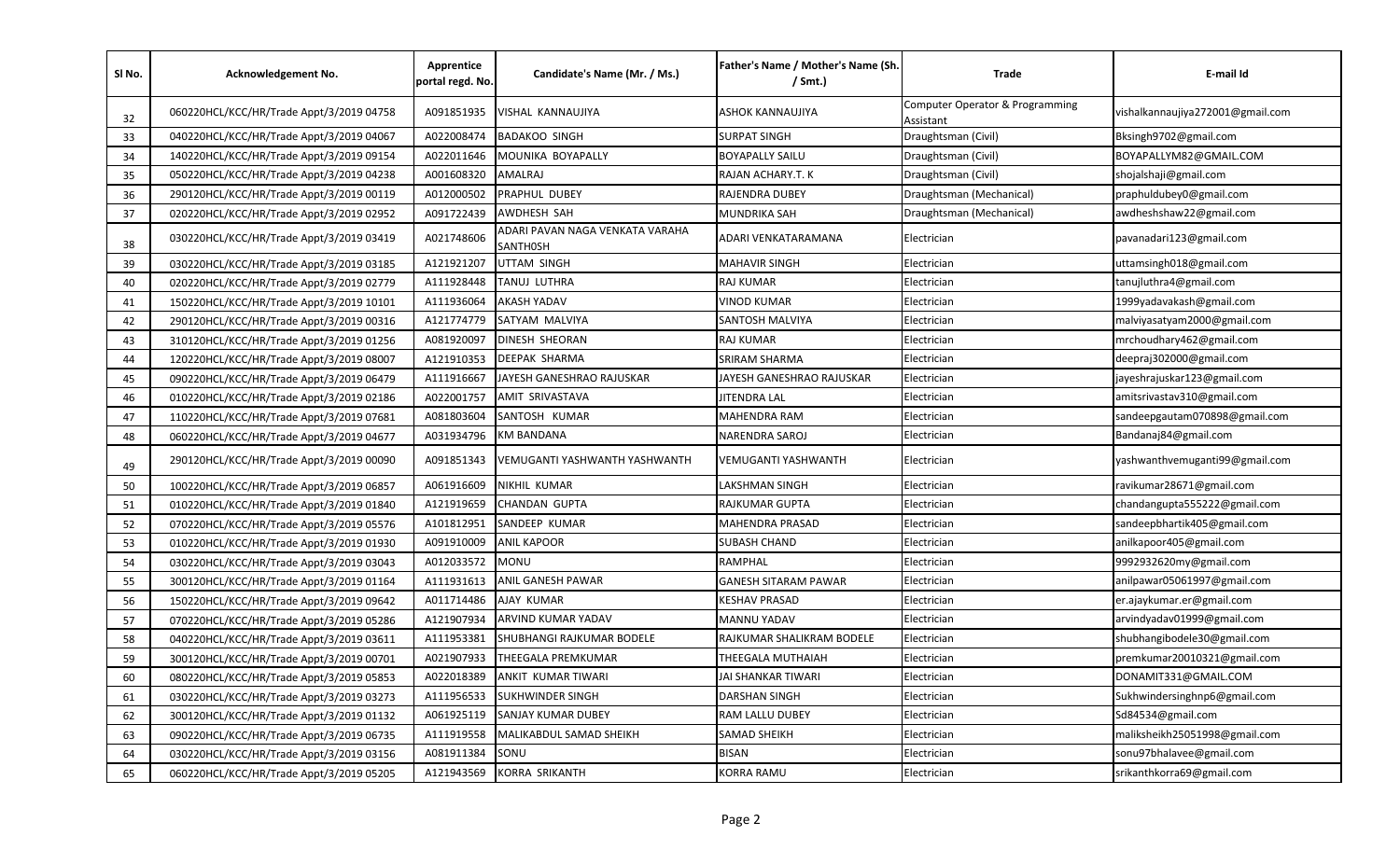| SI No. | Acknowledgement No.                      | Apprentice<br>portal regd. No. | Candidate's Name (Mr. / Ms.) | Father's Name / Mother's Name (Sh.<br>$/$ Smt.) | Trade                       | E-mail Id                       |
|--------|------------------------------------------|--------------------------------|------------------------------|-------------------------------------------------|-----------------------------|---------------------------------|
| 66     | 080220HCL/KCC/HR/Trade Appt/3/2019 06237 | A111824451                     | KETHAVATH GANESH             | KETHAVATH FAKEERA                               | Electrician                 | Kethavathganesh666@gmail.com    |
| 67     | 120220HCL/KCC/HR/Trade Appt/3/2019 08151 | A111942058                     | KAUSTUBHA PRAKASH DADMAL     | PRAKASH SHRIRAM DADMAL                          | Electrician                 | dadmalkaustubh@gmail.com        |
| 68     | 020220HCL/KCC/HR/Trade Appt/3/2019 02583 | A111948251                     | DAYA RAM                     | LAKSHMAN                                        | <b>Electronics Mechanic</b> | dullychandpingore1998@gmail.com |
| 69     | 020220HCL/KCC/HR/Trade Appt/3/2019 02644 | A111949076                     | <b>VINOD KUMAR</b>           | GAJENDERPAL                                     | <b>Electronics Mechanic</b> | manuvinod1999@gmail.com         |
| 70     | 050220HCL/KCC/HR/Trade Appt/3/2019 04544 | A031921519                     | <b>SATISH KUMAR</b>          | ASSUMPTION PUB SCH BARHALGANJ<br>GKP            | <b>Electronics Mechanic</b> | scitigkp141@gmail.com           |
| 71     | 010220HCL/KCC/HR/Trade Appt/3/2019 02028 | A061926774                     | RAVI GUPTA                   | LOKNATH GUPTA                                   | <b>Electronics Mechanic</b> | raviguptapgc@gmail.com          |
| 72     | 080220HCL/KCC/HR/Trade Appt/3/2019 06204 | A051904752                     | SONI DIXIT                   | RAM NARAYAN DIXIT                               | <b>Electronics Mechanic</b> | sonidixit2000107@gmail.com      |
| 73     | 010220HCL/KCC/HR/Trade Appt/3/2019 02052 | A111941956                     | UNDATI KUMAR                 | UNDATI SAMMAIAH                                 | <b>Electronics Mechanic</b> | undatikumar36@gmail.com         |
| 74     | 060220HCL/KCC/HR/Trade Appt/3/2019 04920 | A101865783                     | PRADEEP MAURYA               | LALLU PRASHAD MAURYA                            | Fitter                      | pradeepmauryastjk123@gmail.com  |
| 75     | 290120HCL/KCC/HR/Trade Appt/3/2019 00329 | A012352458                     | <b>RAHUL</b>                 | <b>GANGA RAM</b>                                | Fitter                      | raj15612345@GMAIL.COM           |
| 76     | 120220HCL/KCC/HR/Trade Appt/3/2019 07851 | A071908565                     | <b>MONU</b>                  | <b>BIJENDER KUMAR</b>                           | Fitter                      | monukumar1998123456@gmail.com   |
| 77     | 030220HCL/KCC/HR/Trade Appt/3/2019 03310 | A111941939                     | NILESH PATEL                 | NILESH PATEL                                    | Fitter                      | MANTUSINGH907448@GMAIL.com      |
| 78     | 130220HCL/KCC/HR/Trade Appt/3/2019 08710 | A091909292                     | <b>BISWAJIT GUPTA</b>        | UTTAM GUPTA                                     | Fitter                      | biswajitgupta12091999@gmail.com |
| 79     | 030220HCL/KCC/HR/Trade Appt/3/2019 03008 | A012020726                     | ANUPAM GOSWAMI               | UDAYNATH GOSWAMI                                | Fitter                      | anupam20032000@gmail.com        |
| 80     | 010220HCL/KCC/HR/Trade Appt/3/2019 01753 | A012004542                     | <b>KAUSHAL RATHOUR</b>       | KAUSHAL RATHOUR                                 | Fitter                      | rathourk074@gmail.com           |
| 81     | 020220HCL/KCC/HR/Trade Appt/3/2019 02750 | A022002668                     | <b>NARENDRA GAHLOT</b>       | HAWA SINGH GAHLOT                               | Fitter                      | narendragahlot0@gmail.com       |
| 82     | 310120HCL/KCC/HR/Trade Appt/3/2019 01312 | A051912180                     | <b>ANKIT PAL</b>             | CHANDRA PAL SINGH                               | Fitter                      | anjalipal06042004@gmail.com     |
| 83     | 130220HCL/KCC/HR/Trade Appt/3/2019 08426 | A091827834                     | <b>DEVENDER</b>              | RAMPHAL                                         | Fitter                      | LIBRARYRONAK@GMAIL.COM          |
| 84     | 300120HCL/KCC/HR/Trade Appt/3/2019 01066 | A121928642                     | <b>AKSHAY SAINI</b>          | SUBHASH CHAND                                   | Fitter                      | as5905502@gmail.com             |
| 85     | 060220HCL/KCC/HR/Trade Appt/3/2019 05029 | A012036360                     | <b>ABHISHEK KUMAR</b>        | SHAILENDRA SINGH                                | Fitter                      | abhishekkumarmax2@gmail.com     |
| 86     | 300120HCL/KCC/HR/Trade Appt/3/2019 01057 | A111961426                     | SHASHANK PRAJAPATI           | HIRDAY NARAYAN PRAJAPATI                        | Fitter                      | SHASHANKPRAJAPATI279@GMAIL.COM  |
| 87     | 290120HCL/KCC/HR/Trade Appt/3/2019 00288 | A775287477                     | RAJKUMAR VISHWAKARMA         | JAWAHAR LAL VISHWAKARMA                         | Fitter                      | kumaraj8953@gmail.com           |
| 88     | 080220HCL/KCC/HR/Trade Appt/3/2019 05864 | A121940283                     | PRASHENAJIT MAHADEO MAHAJAN  | MAHADEO TARACHAND MAHAJAN                       | Fitter                      | prashenajit21mahajan@gmail.com  |
| 89     | 300120HCL/KCC/HR/Trade Appt/3/2019 01081 | A051917933                     | VIJAY YADAV                  | JITENDRA YADAV                                  | Fitter                      | vijaypratap673725@gmail.com     |
| 90     | 090220HCL/KCC/HR/Trade Appt/3/2019 06719 | A091841934                     | SHUBHAM PRAJAPATI            | LALMANI PRAJAPATI                               | Fitter                      | shubhamprajapati5198@gmail.com  |
| 91     | 290120HCL/KCC/HR/Trade Appt/3/2019 00306 | A111910292                     | KOUSTAV MANNA                | RAJ KUMAR MANNA                                 | Fitter                      | koustavmannajio@gmail.com       |
| 92     | 070220HCL/KCC/HR/Trade Appt/3/2019 05507 | A031938912                     | MANJEET PASWAN               | <b>MANOJ PASWAN</b>                             | Fitter                      | manjeetpaswan404@gmail.com      |
| 93     | 120220HCL/KCC/HR/Trade Appt/3/2019 08164 | A011602763                     | NANDHIKI APPALAREDDY         | NANDHIKI KUNCHAYYA                              | Fitter                      | Nandhikia@Gmail.com             |
| 94     | 060220HCL/KCC/HR/Trade Appt/3/2019 05193 | A111957110                     | SHREYAS HEMANT MATKAR        | HEMANT VASANT MATAKAR                           | Fitter                      | shreyasmatkar001@gmail.com      |
| 95     | 130220HCL/KCC/HR/Trade Appt/3/2019 08259 | A121912801                     | ANIL MOHAN BHADANGE          | MOHAN HARI BHADANGE                             | Fitter                      | anilbhadange02@gmail.com        |
| 96     | 110220HCL/KCC/HR/Trade Appt/3/2019 07379 | A111937270                     | PIRU GUNJA                   | MOTILAL GUNJA                                   | Fitter                      | pirugunja2000@gmail.com         |
| 97     | 140220HCL/KCC/HR/Trade Appt/3/2019 08828 | A121928901                     | SHUBHAM SINGH                | KRIPAL SINGH                                    | Fitter                      | Shubhamsinghhld@gmail.com       |
| 98     | 100220HCL/KCC/HR/Trade Appt/3/2019 06977 | A111960104                     | <b>KANULAL UIKEY</b>         | <b>BIRJA UIKEY</b>                              | Fitter                      | kanulaluikey4@gmail.com         |
| 99     | 130220HCL/KCC/HR/Trade Appt/3/2019 08516 | A022000811                     | ANIL KUMAR SAINI             | MANOHAR LAL                                     | Mate (Mines)                | anil9571713138@gmail.com        |
| 100    | 050220HCL/KCC/HR/Trade Appt/3/2019 04290 | A022002988                     | SURENDER SHARMA              | RAMANAND SHARMA                                 | Mate (Mines)                | sharma718surender@gmail.com     |
| 101    | 110220HCL/KCC/HR/Trade Appt/3/2019 07545 | A022017893                     | PRADHUMAN NAGAR              | KARAN PAL SINGH                                 | Mate (Mines)                | pradhumannagar7551@gmail.com    |
| 102    | 300120HCL/KCC/HR/Trade Appt/3/2019 01173 | A012025748                     | RITESH KUMAR                 | RAJESH KUMAR                                    | Mate (Mines)                | ritesh0153@gmail.com            |
| 103    | 080220HCL/KCC/HR/Trade Appt/3/2019 06132 | A121936717                     | SANTHOSHKUMAR                | VEDIGOUNDAN                                     | Mate (Mines)                | santhoshKUmarv776@gmail.com     |
| 104    | 060220HCL/KCC/HR/Trade Appt/3/2019 05039 | A022014515                     | HIMANSHU KUMAR               | SRIKANT PRASAD                                  | Mate (Mines)                | himanshu13199@gmail.com         |
| 105    | 300120HCL/KCC/HR/Trade Appt/3/2019 01087 | A012031164                     | NEPTUNE BARMAN               | <b>MATHUR BARMAN</b>                            | Mate (Mines)                | hardyboys688@Gmail.com          |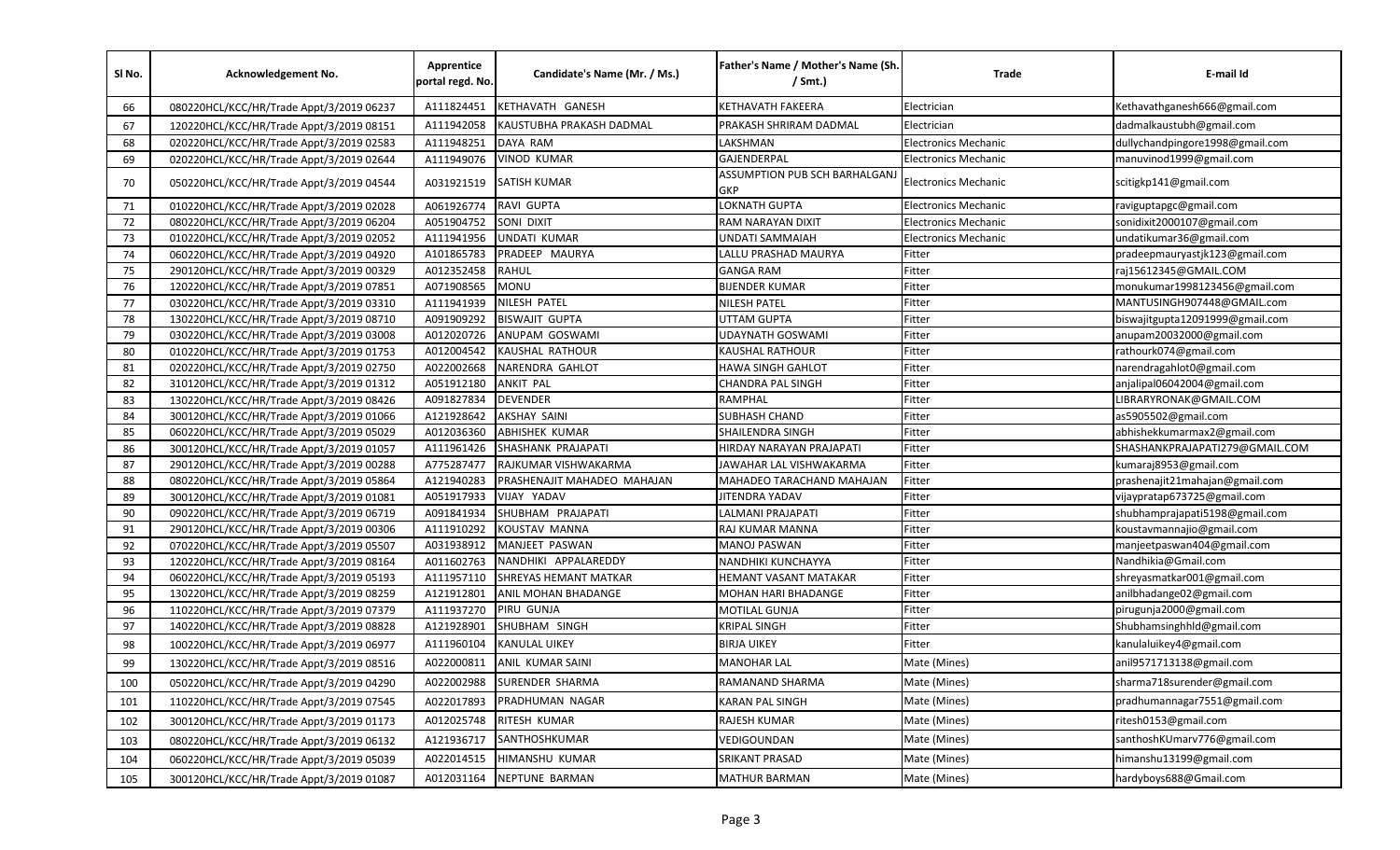| SI No. | Acknowledgement No.                      | Apprentice<br>portal regd. No. | Candidate's Name (Mr. / Ms.) | Father's Name / Mother's Name (Sh.<br>$/$ Smt.) | Trade                      | E-mail Id                      |
|--------|------------------------------------------|--------------------------------|------------------------------|-------------------------------------------------|----------------------------|--------------------------------|
| 106    | 130220HCL/KCC/HR/Trade Appt/3/2019 08712 | A022023879                     | SAURAV RAJ                   | KAMLESH SHARMA                                  | Mate (Mines)               | Rajsaurav978@gmail.com         |
| 107    | 300120HCL/KCC/HR/Trade Appt/3/2019 00913 | A061918070                     | LAXMAN KUMAR                 | NARESH PRASAD MANDAL                            | Mate (Mines)               | SRIGANESHGEE58@gmail.com       |
| 108    | 040220HCL/KCC/HR/Trade Appt/3/2019 03615 | A012034553                     | DHANAJI DENA WAGHMODE        | DENA DADA WAGHMODE                              | Mate (Mines)               | Vinodvasav0023@gmail.com       |
| 109    | 290120HCL/KCC/HR/Trade Appt/3/2019 00112 | A071943689                     | NITESH NAVALSING RAJPUT      | NAVALSING RAJARAM RAJPUT                        | Mate (Mines)               | niteshrajput2506@gmail.com     |
| 110    | 060220HCL/KCC/HR/Trade Appt/3/2019 04974 | A022011616                     | NITESH YADAV                 | GOPAL LAL YADAV                                 | Mate (Mines)               | niteshy316@gmail.com           |
| 111    | 130220HCL/KCC/HR/Trade Appt/3/2019 08639 | A022023244                     | VIKASH SINGH                 | ROHITASH                                        | Mate (Mines)               | vikashgurjar8696@gmail.com     |
| 112    | 300120HCL/KCC/HR/Trade Appt/3/2019 01206 | A012033759                     | CHANDAN KUMAR                | MAHESH GOND                                     | Mate (Mines)               | Ck90360@gmail.com              |
| 113    | 090220HCL/KCC/HR/Trade Appt/3/2019 06342 | A022019666                     | GALIPELLY MANOJ              | LAXMI                                           | Mate (Mines)               | manojmanu4059@gmail.com        |
| 114    | 100220HCL/KCC/HR/Trade Appt/3/2019 06816 | A022020613                     | OM PRAKASH YADAV             | KANHAIYA LAL YADAV                              | Mate (Mines)               | prakashday301997@gmail.com     |
| 115    | 300120HCL/KCC/HR/Trade Appt/3/2019 00561 | A121917813                     | SACHIN PRATAP SINGH          | AJAY PAL SINGH                                  | Mate (Mines)               | sachin971999@gmail.com         |
| 116    | 070220HCL/KCC/HR/Trade Appt/3/2019 05220 | A012013554                     | ABHISHEK KUMAR               | RAKESH KUMAR                                    | Mate (Mines)               | abhivermammmut@gmail.com       |
| 117    | 130220HCL/KCC/HR/Trade Appt/3/2019 08413 | A022022265                     | MUKESH MUKESH NATH           | KHEM NATH                                       | Mate (Mines)               | mukeshnath236@gmail.com        |
| 118    | 300120HCL/KCC/HR/Trade Appt/3/2019 01026 | A012033545                     | ANUJ KUMAR                   | DEVI PRASAD                                     | Mate (Mines)               | anujkumarkhiron@gmail.com      |
| 119    | 010220HCL/KCC/HR/Trade Appt/3/2019 01920 | A022000640                     | <b>GOLAGANA AKASH</b>        | GOLAGANA NEELAKANTHA RAO                        | Mate (Mines)               | akash.golagana@gmail.com       |
| 120    | 040220HCL/KCC/HR/Trade Appt/3/2019 04010 | A022008349                     | MASOOM RAZA                  | ALLAUDDIN MIYA                                  | Mate (Mines)               | masoomraza9297@gmail.com       |
| 121    | 310120HCL/KCC/HR/Trade Appt/3/2019 01537 | A012036189                     | VIPIN KANNAUJIYA             | MALCHAND KANNAUJIYA                             | Mate (Mines)               | vipinkannaujiya03@gmail.com    |
| 122    | 300120HCL/KCC/HR/Trade Appt/3/2019 01062 | A021941063                     | SUNIL KUMAR JAISWAR          | BALIRAM JAISWAR                                 | Mate (Mines)               | BRjayswalvns@gmail.com         |
| 123    | 010220HCL/KCC/HR/Trade Appt/3/2019 02175 | A012035677                     | MANOJ RAMESH GADERAO         | RAMESH VITTHALRAO GADERAO                       | Mate (Mines)               | manojs1502@gmail.com           |
| 124    | 300120HCL/KCC/HR/Trade Appt/3/2019 01086 | A101818469                     | RAKESH ROSHAN                | MAULANA AZAD IC NODAR CHANDA                    | Mate (Mines)               | roshanrakesh93@gmail.com       |
| 125    | 060220HCL/KCC/HR/Trade Appt/3/2019 07287 | A091911271                     | NAVEEN KUMAR                 | DHARMPAL                                        | Mate (Mines)               | naveenkumardeelor@gmail.com    |
| 126    | 300120HCL/KCC/HR/Trade Appt/3/2019 00908 | A012032899                     | KIRTI TIWARI                 | ASHOK KUMAR TIWARI                              | Mate (Mines)               | centralexcise747@gmail.com     |
| 127    | 110220HCL/KCC/HR/Trade Appt/3/2019 07657 | A051924210                     | SHISHUPAL SINGH KUNTIA       | RAMO SINGH KUNTIA                               | Mate (Mines)               | sps.kuntia@gmail.com           |
| 128    | 120220HCL/KCC/HR/Trade Appt/3/2019 07733 | A022022675                     | RAVI MEENA                   | BABU LAL MEENA                                  | Mate (Mines)               | ravimeenaji1999@gmail.com      |
| 129    | 120220HCL/KCC/HR/Trade Appt/3/2019 08136 | A009001586                     | PRADEEP KUMAR CHAUHAN        | PRABHU CHAUHAN                                  | <b>Mechanic Diesel</b>     | hcmaths2006@gmail.com          |
| 130    | 310120HCL/KCC/HR/Trade Appt/3/2019 01473 | A012035568                     | NARSING DATTATRAY CHAKURE    | DATTATRAY BHAGAWAT CHAKURE                      | Mechanic Diesel            | ndchakure20@gmail.com          |
| 131    | 310120HCL/KCC/HR/Trade Appt/3/2019 01608 | A121630372                     | AMAN KUSHWAHA                | JAGAT NARAYAN KUSHWAHA                          | Mechanic Diesel            | amankushwaha68@gmail.com       |
| 132    | 070220HCL/KCC/HR/Trade Appt/3/2019 05350 | A022015810                     | <b>ABHISHEK YADAV</b>        | RAM AUTARA                                      | <b>Mechanic Diesel</b>     | abishek250798@gmail.com        |
| 133    | 300120HCL/KCC/HR/Trade Appt/3/2019 00703 | A121914106                     | AKSHAY NISHAD                | <b>AWATHS NISHAD</b>                            | Mechanic Diesel            | akshaynishad15@gmail.com       |
| 134    | 090220HCL/KCC/HR/Trade Appt/3/2019 06573 | A031931662                     | SUBHASH CHAURASIYA           | RADHEY SHYAM CHAURASIYA                         | Mechanic Diesel            | chaurasiyasubhash175@gmail.com |
| 135    | 010220HCL/KCC/HR/Trade Appt/3/2019 01761 | A181516472                     | SUMEET KUMAR PRADHAN         | SATYANARAYAN PRADHAN                            | <b>Mechanic Diesel</b>     | sumeetkumarpradhan07@yahoo.com |
| 136    | 010220HCL/KCC/HR/Trade Appt/3/2019 02006 | A012016882                     | SATISH DNYANDEV KHILLARE     | DNYANDEV SHIVAJI KHILLARE                       | <b>Mechanic Diesel</b>     | khillaresatish4@gmail.com      |
| 137    | 300120HCL/KCC/HR/Trade Appt/3/2019 00699 | A173822777                     | <b>MALOTH SATHISH</b>        | MALOTH VIJAY                                    | Mechanic Diesel            | santhoshmaloth124@gmail.com    |
| 138    | 100220HCL/KCC/HR/Trade Appt/3/2019 07035 | A111909070                     | SHAIKH SAMEER SHAIKH CHAND   | SHAIKH CHAND SHEKHJI                            | Mechanic Diesel            | shaikh20sameer@gmail.com       |
| 139    | 140220HCL/KCC/HR/Trade Appt/3/2019 09104 | A101601966                     | SAMPARTHY PRUDVI RAJ         | SAMPARTHY KRISHNA                               | Pump Operator cum Mechanic | www.prudhviraj2427@gmail.com   |
| 140    | 020220HCL/KCC/HR/Trade Appt/3/2019 02523 | A121911481                     | <b>VIJAY UTTAM PUND</b>      | PUND CHANDRAKALABAI UTTAM                       | Turner                     | Vipundc152064@gmail.com        |
| 141    | 090220HCL/KCC/HR/Trade Appt/3/2019 06584 | A121915769                     | <b>VIKAS KUMAR</b>           | RAJA RAM PRASAD                                 | Turner                     | vikas1402418@gmail.com         |